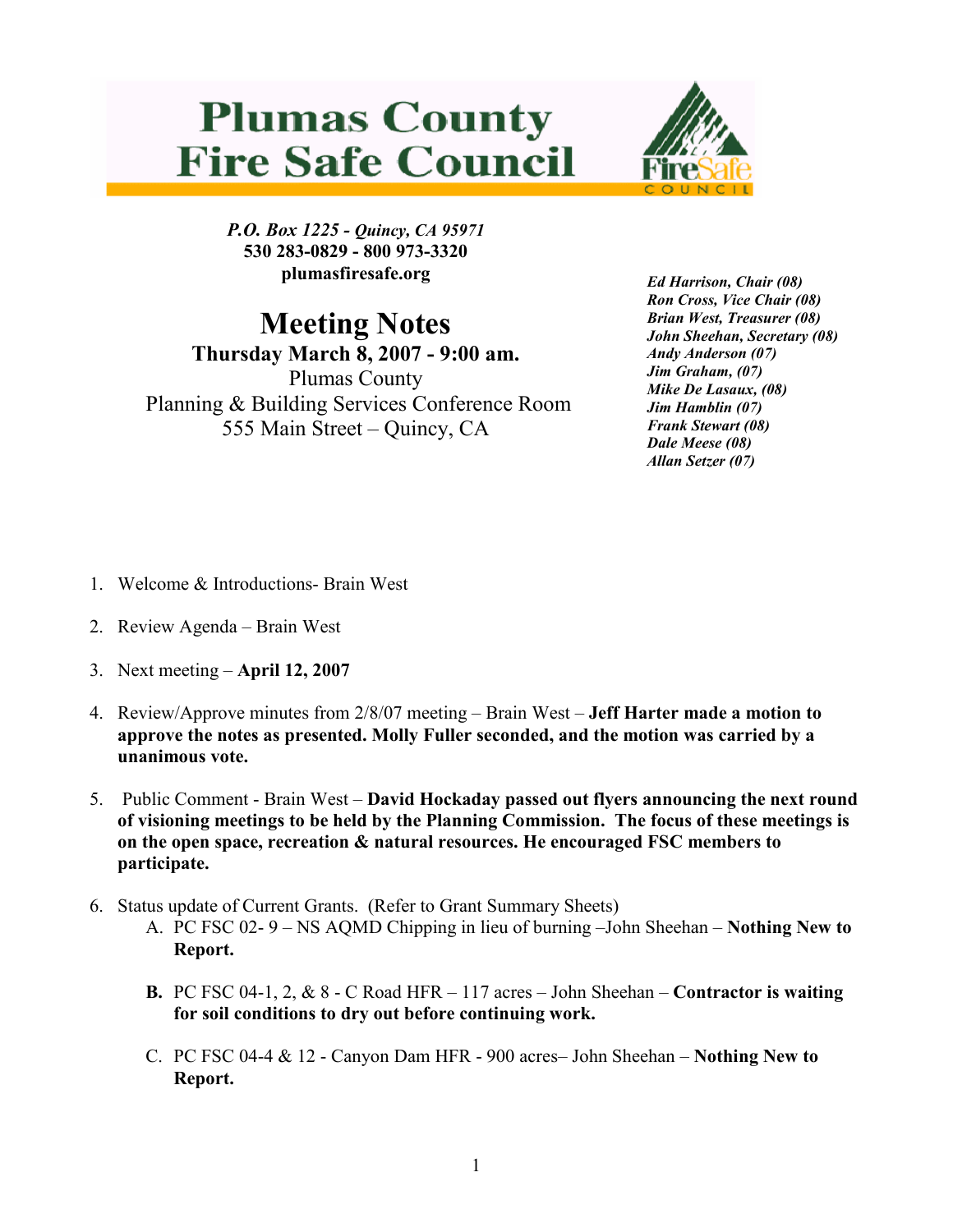- D. PC FSC 04-6 County Stewardship Proposal John Sheehan Nothing New to Report.
- E. PC FSC 06-7 PC FSC Council Coordination John Sheehan Grant proposals are still being developed. 4 for Title III, 1 for CDF prop 40. Work continues with website updates, sharing of firesafe information, press releases & associated grant activities.
- F. PC FSC 05-2  $& 6$  Whitehawk HFR- 121 acres John Sheehan Contractor is waiting for soil conditions to dry out before continuing work.
- G. PC FSC 05-3  $\& 7$  Greenhorn HFR 30 acres John Sheehan Nothing new to report.
- H. PC FSC 05-4  $\&$  8 Grizzly Ck. HFR- 128 acres John Sheehan **NEPA has been** completed and signed off. A pre-bid tour for contractors is being held today. Solicitations for bids closes on 3/30.
- I. PC FSC 06-1 & 8 West Almanor Community Club HFR 11 acres -John Sheehan Contractor is waiting for soil conditions to dry out before beginning work.
- J. PC FSC 03-1, 05-5, 06-2  $& 5$  Eastern Plumas HFR 175 acres John Sheehan Project layout and collection of landowner agreements continues.
- K. PC FSC 06-3  $\& 9$  Massack HFR 160 acres -John Sheehan Nothing new to report.
- L. PC FSC 06-4  $& 10 -$  Little Grass Valley HFR 111 acres John Sheehan Awaiting funds and a contract from PNF.
- M. PC FSC 06-6 La Porte Pines HFR 75 acres -John Sheehan Awaiting funds and a contract from PNF.
- 7. Status update of Current Grant Proposals.
	- A. Indian Valley HFR-200 acres CA FSC & Title III Proposal submitted to CA FSC Clearinghouse, awaiting decision. Title III request being prepared.
	- B. Elderly Disabled Defensible Space 75 CA FSC & Title III Proposal submitted to CA FSC Clearinghouse, awaiting decision. Title III request being prepared.
	- C. Thompson Valley HFR 100 acres CDF Prop 40 & Title III Proposal submitted to CDF Butter ranger Unit. Title III request being prepared.
	- D. PC FSC Coordination Title III Title III request being prepared.
	- E. C Road Right of Way Title III Title III request being prepared.
- 8. HFQLG –HFR project overview/relation to communities' opportunities Project mapping integration involving USFS, CDF and Fire Safe Council - PNF's fuel reduction out year program of work – Allan Setzer – There was discussion on treatment units for the Keddie Project in light of PC FSC comment on treating high hazard public lands adjacent to and within the Communities at Risk.